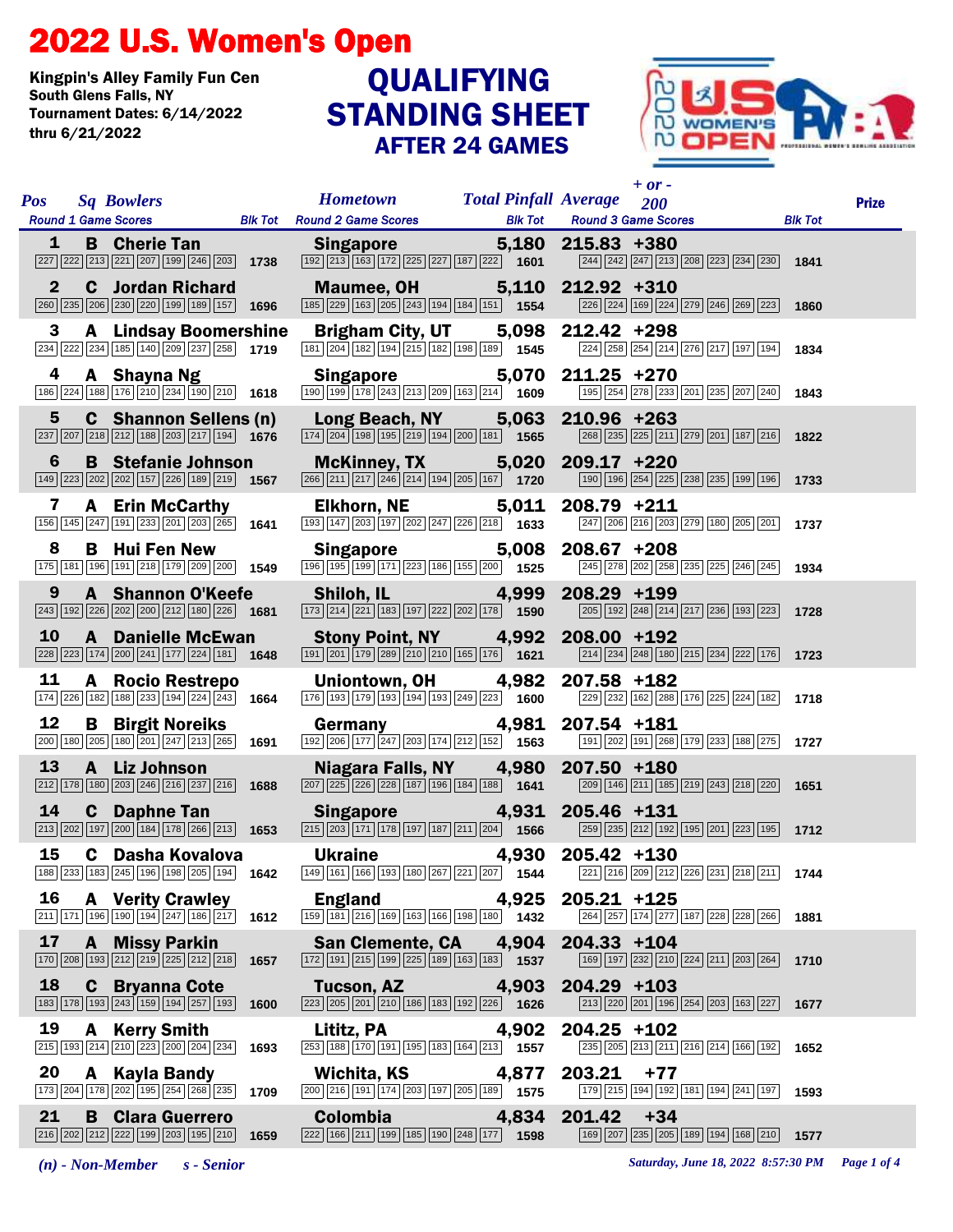| <b>Pos</b> |                 | <b>Sq Bowlers</b><br><b>Round 1 Game Scores</b> |                                                                                                                                        | <b>Blk Tot</b> | <b>Hometown</b><br><b>Round 2 Game Scores</b>                                                                                                | <b>Total Pinfall Average</b><br><b>Blk Tot</b> | $+$ or $-$<br>200<br><b>Round 3 Game Scores</b>                                                                                   | <b>Blk Tot</b> | <b>Prize</b> |
|------------|-----------------|-------------------------------------------------|----------------------------------------------------------------------------------------------------------------------------------------|----------------|----------------------------------------------------------------------------------------------------------------------------------------------|------------------------------------------------|-----------------------------------------------------------------------------------------------------------------------------------|----------------|--------------|
| 22         |                 |                                                 | <b>C</b> Chelsey Klingler<br>185 211 192 184 215 211 234 199 1631                                                                      |                | <b>Grand Rapids, MI</b><br>209 169 149 225 159 179 189 144 1423                                                                              | 4,826                                          | 201.08<br>$+26$<br>237 266 213 204 234 212 213 193                                                                                | 1772           |              |
| 23         |                 |                                                 | <b>A</b> Sydney Brummett<br>$\boxed{218}$ 199 176 176 201 180 225 235 1610                                                             |                | Fort Wayne, IN<br>179 166 188 215 199 162 201 158 1468                                                                                       | 4,824                                          | 201.00<br>$+24$<br>222 212 256 218 224 213 196 205                                                                                | 1746           |              |
| 24         |                 | C                                               | <b>Breanna Clemmer</b><br>169 193 179 239 269 166 175 213                                                                              | 1603           | <b>Clover, SC</b><br>204 221 252 203 174 188 186 181 1609                                                                                    | 4,809                                          | 200.38<br>$+9$<br>201 161 136 181 242 221 228 227                                                                                 | 1597           |              |
| 25         |                 | A                                               | <b>Olivia Farwell</b><br>167 220 200 183 225 212 221 225 1653                                                                          |                | Elizabethtown, PA<br>203 225 172 202 180 188 186 204 1540                                                                                    | 4,803                                          | 200.13<br>$+3$<br>145 241 182 188 248 152 196 258                                                                                 | 1610           |              |
| 26         |                 | B                                               | Hope Gramly (n)<br>$\boxed{220}\boxed{163}\boxed{192}\boxed{192}\boxed{224}\boxed{235}\boxed{278}\boxed{215}$ 1719                     |                | <b>Aubrey, TX</b><br>178 220 214 154 201 155 151 199 1472                                                                                    | 4,799                                          | 199.96<br>$-1$<br>191   227   200   193   171   223   204   199                                                                   | 1608           |              |
| 27         |                 | A                                               | <b>Jenny Wegner</b><br>$\boxed{203}$ $\boxed{183}$ $\boxed{183}$ $\boxed{203}$ $\boxed{197}$ $\boxed{184}$ $\boxed{181}$ $\boxed{225}$ | 1559           | <b>Sweden</b><br>200 186 189 179 154 165 193 198 1464                                                                                        | 4,798                                          | 199.92<br>$-2$<br>233 230 195 212 239 210 255 201                                                                                 | 1775           |              |
| 28         |                 | В                                               | Diana Zavjalova<br>179 163 263 195 209 206 175 215 1605                                                                                |                | Latvia<br>222 202 191 172 192 189 206 215 1589                                                                                               | 4,797                                          | 199.88<br>$-3$<br>215 216 150 197 247 196 168 214                                                                                 | 1603           |              |
| 29         | 208 199         | $\mathbf{A}$                                    | <b>Jen Higgins</b><br>188 200 170 216 199 179                                                                                          | 1559           | <b>Lewis Center, OH</b><br>159 202 179 167 157 211 201 188 1464                                                                              | 4,795                                          | 199.79<br>$-5$<br>$\boxed{210}$ $\boxed{265}$ $\boxed{248}$ $\boxed{259}$ $\boxed{190}$ $\boxed{245}$ $\boxed{161}$ $\boxed{194}$ | 1772           |              |
| 30         |                 | C.                                              | <b>Josie Barnes</b><br>231 164 194 227 184 222 178 182                                                                                 | 1582           | Hermitage, TN<br>150 196 194 202 234 192 200 181 1549                                                                                        | 4,774                                          | 198.92<br>$-26$<br>226 165 197 226 204 205 217 203                                                                                | 1643           |              |
| 31         | <b>Cut Line</b> | A                                               | <b>Cash Line</b><br>Victoria Johansson                                                                                                 |                | Värnamo, XX                                                                                                                                  | 4,757                                          | $-43$<br>198.21                                                                                                                   |                |              |
|            |                 |                                                 | 234 192 174 169 174 194 189 156                                                                                                        | 1482           | 200 201 209 167 199 214 191 196 1577                                                                                                         |                                                | 216 236 179 247 206 206 174 234                                                                                                   | 1698           |              |
| 32         |                 |                                                 | <b>C</b> Shalin Zulkifli<br>176 203 166 173 183 179 226 212                                                                            | 1518           | <b>Malaysia</b><br>$\boxed{213}$ 186 $\boxed{212}$ 145 146 219 174 210 1505                                                                  | 4,751                                          | 197.96<br>$-49$<br>212 204 248 247 200 172 206 239                                                                                | 1728           |              |
| 33         |                 | B                                               | <b>Maria Jose Rodriguez</b><br>169 175 155 188 196 179 160 222 1444                                                                    |                | <b>Colombia</b><br>190 184 199 195 195 194 213 221 1591                                                                                      | 4,750                                          | 197.92<br>$-50$<br>249 219 236 258 214 179 203 157                                                                                | 1715           |              |
| 34         |                 |                                                 | <b>B</b> Taylor Bulthuis<br>214 236 224 185 153 213 176 193                                                                            | 1594           | New Port Richey, FL 4,746<br>235 222 166 210 177 178 198 156 1542                                                                            |                                                | 197.75<br>$-54$<br>166 166 177 242 224 199 201 235                                                                                | 1610           |              |
| 35         |                 |                                                 | A Anna Andersson (n)<br>168 183 179 200 177 149 233 180 1469                                                                           |                | <b>Sweden</b><br>$\boxed{193}$ $\boxed{193}$ $\boxed{218}$ $\boxed{244}$ $\boxed{197}$ $\boxed{239}$ $\boxed{171}$ $\boxed{153}$ <b>1608</b> | 4,738                                          | 197.42<br>$-62$<br>194 214 190 210 199 204 249 201                                                                                | 1661           |              |
|            |                 |                                                 | <b>A</b> Stephanie Schwartz<br>159 190 195 255 202 199 178 197 1575                                                                    |                | <b>Racine, WI</b><br>$\overline{248}\overline{212}\overline{163}\overline{160}\overline{226}\overline{195}\overline{195}\overline{233}$ 1632 | 4,738                                          | 197.42<br>-62<br>157 162 202 189 168 222 184 247                                                                                  | 1531           |              |
| 37         |                 | C .                                             | <b>Daria Pajak</b><br>159   183   193   223   215   206   189   182                                                                    | 1550           | <b>Poland</b><br>184 212 200 245 172 190 158 247 1608                                                                                        | 4,730                                          | 197.08<br>$-70$<br>[153] 206 203 220 186 200 159 245                                                                              | 1572           |              |
| 38         |                 |                                                 | <b>B</b> Estefania Cobo<br>$\boxed{217}$ 182 242 172 165 215 176 198                                                                   | 1567           | <b>Puerto Rico</b><br>171 164 156 203 191 233 158 157 1433                                                                                   | 4,729                                          | 197.04<br>$-71$<br>214 255 207 227 186 204 226 210                                                                                | 1729           |              |
| 39         |                 |                                                 | <b>C</b> Diandra Asbaty<br>172 164 227 178 204 267 224 213                                                                             | 1649           | Chicago, IL 4,728<br>171 184 186 180 181 182 217 182 183                                                                                     |                                                | 197.00<br>-72<br>194 188 166 181 227 235 193 212                                                                                  | 1596           |              |
| 40         |                 | в.                                              | 197 173 166 188 177 165 180 216 1462                                                                                                   |                | Josefin Hermansson (n) Eskilstuna, XX<br>179 180 188 194 177 176 157 186 1437                                                                | 4,725                                          | 196.88<br>$-75$<br>216 238 226 175 214 237 231 289                                                                                | 1826           |              |
| 41         |                 |                                                 | <b>B</b> Gazmine Mason<br>199 168 210 186 175 177 172 174 1461                                                                         |                | <b>Cranston, RI</b><br>$\boxed{202}$ 177 234 224 189 185 211 186 1608                                                                        | 4,718                                          | 196.58<br>$-82$<br>170 156 210 214 256 207 212 224                                                                                | 1649           |              |
| 42s        |                 |                                                 | <b>C</b> Jodi Woessner<br>182 201 176 141 202 179 168 169 1418                                                                         |                | <b>Oregon, OH</b><br>$\boxed{204}\boxed{212}\boxed{193}\boxed{193}\boxed{224}\boxed{149}\boxed{181}\boxed{212}\$ 1568                        | 4,716                                          | 196.50<br>$-84$<br>185 178 228 235 202 279 230 193                                                                                | 1730           |              |
| 43         |                 |                                                 | <b>C</b> Maria Bulanova<br>173 203 223 168 183 148 199 176 1473                                                                        |                | <b>Russia</b><br>188 160 195 172 233 195 190 258 1591                                                                                        | 4,708                                          | 196.17<br>$-92$<br>208 230 165 225 230 211 202 173                                                                                | 1644           |              |
| 44         |                 |                                                 | <b>B</b> Anneli Blomqvist<br>182 167 182 214 219 279 203 191 1637                                                                      |                | <b>Sweden</b><br>$\boxed{158}\boxed{211}\boxed{195}\boxed{135}\boxed{193}\boxed{181}\boxed{166}\boxed{177}$ 1416                             | 4,707                                          | 196.13<br>$-93$<br>226 216 212 177 202 206 224 191                                                                                | 1654           |              |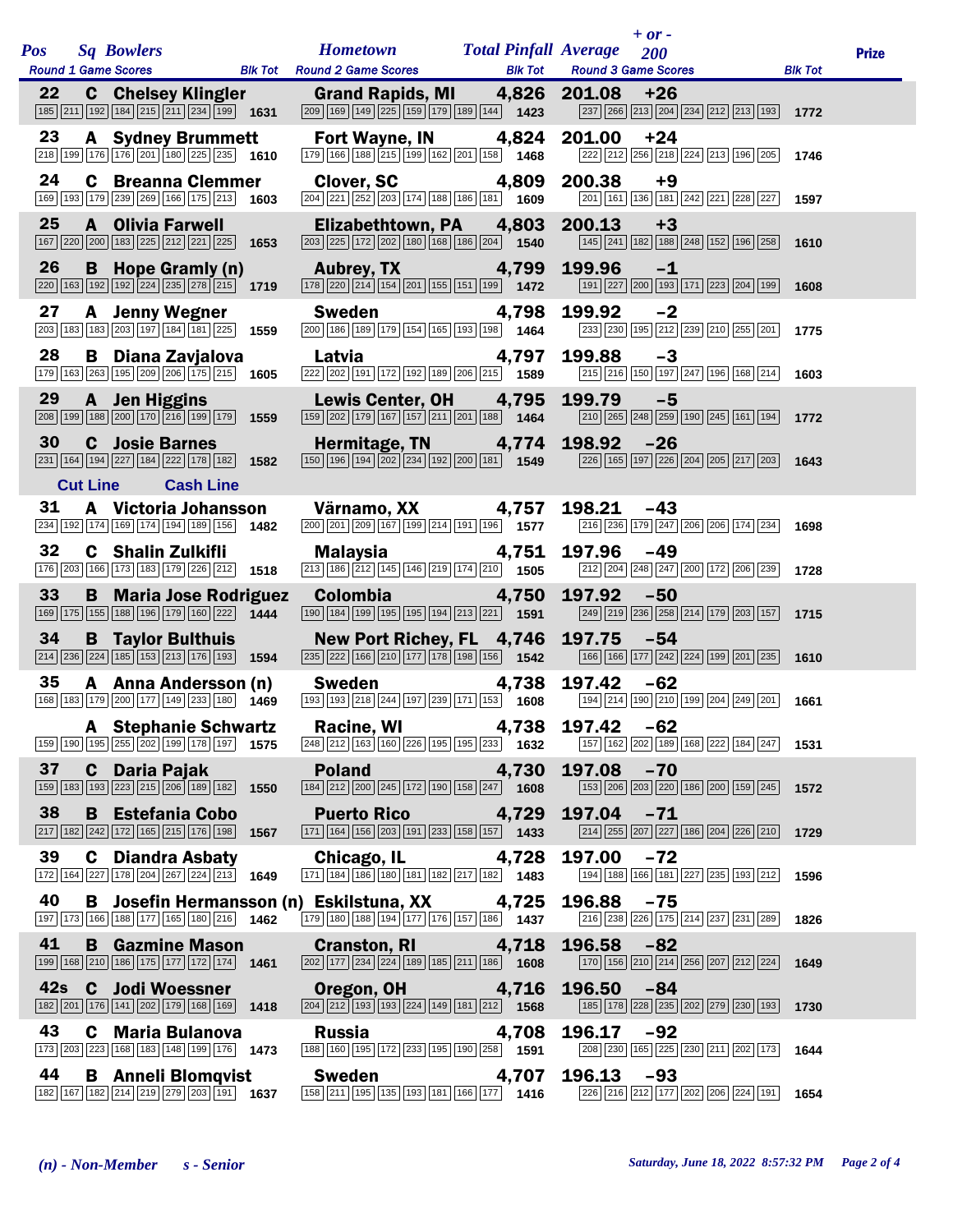| <b>Pos</b> |              | <b>Sq Bowlers</b>                                                                                                                                      |      | <b>Hometown Total Pinfall Average</b>                                                                                                                                                                                                                                             |                | $+$ or $-$<br>200                                                                                                                                                                                                                                                         |                | <b>Prize</b> |
|------------|--------------|--------------------------------------------------------------------------------------------------------------------------------------------------------|------|-----------------------------------------------------------------------------------------------------------------------------------------------------------------------------------------------------------------------------------------------------------------------------------|----------------|---------------------------------------------------------------------------------------------------------------------------------------------------------------------------------------------------------------------------------------------------------------------------|----------------|--------------|
|            |              | <b>Round 1 Game Scores</b>                                                                                                                             |      | <b>Example 18 Blk Tot Round 2 Game Scores</b>                                                                                                                                                                                                                                     | <b>Blk Tot</b> | <b>Round 3 Game Scores</b>                                                                                                                                                                                                                                                | <b>Blk Tot</b> |              |
| 45         |              | <b>C</b> Justyne Vukovich                                                                                                                              |      | <b>New Stanton, PA</b><br>$\boxed{165}$ $\boxed{188}$ $\boxed{178}$ $\boxed{173}$ $\boxed{212}$ $\boxed{193}$ $\boxed{225}$ $\boxed{167}$ <b>1501</b> $\boxed{168}$ $\boxed{201}$ $\boxed{173}$ $\boxed{174}$ $\boxed{237}$ $\boxed{166}$ $\boxed{175}$ $\boxed{179}$ <b>1473</b> |                | 4,706 196.08 -94<br>186 218 242 204 187 235 196 264 1732                                                                                                                                                                                                                  |                |              |
| 46         |              | 158 230 200 167 182 222 216 176 1551                                                                                                                   |      | A Sofia Rodriguez Granda (Guatemala                                                                                                                                                                                                                                               | 4,703          | 195.96 -97<br>$\boxed{144}$ $\boxed{210}$ $\boxed{203}$ $\boxed{257}$ $\boxed{144}$ $\boxed{193}$ $\boxed{197}$ $\boxed{206}$ <b>1554</b>                                                                                                                                 |                |              |
| 47         |              | <b>C</b> Shannon Pluhowsky<br>190 192 200 203 174 169 177 181 1486                                                                                     |      | Dayton, OH 4,701<br>$\boxed{190}$ $\boxed{157}$ $\boxed{157}$ $\boxed{188}$ $\boxed{186}$ $\boxed{198}$ $\boxed{182}$ $\boxed{256}$ 1514                                                                                                                                          |                | 195.88<br>$-99$<br>182 235 212 226 192 223 203 228                                                                                                                                                                                                                        | 1701           |              |
| 48         |              | <b>C</b> Elysia Current<br>163 226 188 172 202 232 159 155 1497                                                                                        |      | Middletown, DE 4,692<br>$\boxed{155}$ $\boxed{190}$ $\boxed{179}$ $\boxed{203}$ $\boxed{196}$ $\boxed{158}$ $\boxed{187}$ $\boxed{251}$ $\boxed{1519}$                                                                                                                            |                | $195.50 - 108$<br>249 173 217 203 213 224 161 236 1676                                                                                                                                                                                                                    |                |              |
| 49         |              | <b>C</b> Felicia Wong<br>$\boxed{179}$ $\boxed{190}$ $\boxed{236}$ $\boxed{183}$ $\boxed{246}$ $\boxed{201}$ $\boxed{203}$ $\boxed{225}$ <b>1663</b>   |      | <b>Canada</b><br>192 189 188 201 181 207 178 191 1527                                                                                                                                                                                                                             | 4,691          | 195.46 -109<br>170 187 191 201 212 199 160 181                                                                                                                                                                                                                            | 1501           |              |
| 50         |              | <b>B</b> Julia Bond<br>$\boxed{212}$ 183 $\boxed{222}$ 187 180 246 170 164 1564                                                                        |      | Aurora, IL 4,679<br>198 223 197 180 138 174 186 172 1468                                                                                                                                                                                                                          |                | 194.96 -121<br>189 183 207 183 256 206 207 216                                                                                                                                                                                                                            | 1647           |              |
| 51         |              | <b>C</b> Kara Mangiola<br>$\overline{235}$ 165 233 163 166 154 147 190 1453                                                                            |      | <b>Spencerport, NY</b><br>188 185 147 213 189 189 154 171 1436                                                                                                                                                                                                                    | 4,678          | 194.92 -122<br>258 209 203 278 206 207 206 222                                                                                                                                                                                                                            | 1789           |              |
| 52         |              | A Katie Robb (n)<br>$\boxed{141}$ $\boxed{169}$ $\boxed{180}$ $\boxed{206}$ $\boxed{203}$ $\boxed{201}$ $\boxed{243}$ $\boxed{257}$ <b>1600</b>        |      | Swedesboro, NJ 4,664<br>$\boxed{190}$ $\boxed{200}$ $\boxed{215}$ $\boxed{166}$ $\boxed{151}$ $\boxed{189}$ $\boxed{159}$ $\boxed{180}$ $\boxed{180}$                                                                                                                             |                | 194.33 -136<br>241 167 202 182 162 178 225 257                                                                                                                                                                                                                            | 1614           |              |
| 53         |              | <b>B</b> Sandra Gongora<br>$\boxed{214}$ 171 166 216 247 207 157 235 1613                                                                              |      | <b>Mexico Mexico</b><br>$\boxed{154}$ $\boxed{190}$ $\boxed{150}$ $\boxed{164}$ $\boxed{195}$ $\boxed{212}$ $\boxed{216}$ $\boxed{206}$ <b>1487</b>                                                                                                                               | 4,661          | 194.21 -139<br>$\boxed{205}$ $\boxed{234}$ $\boxed{166}$ $\boxed{156}$ $\boxed{200}$ $\boxed{201}$ $\boxed{176}$ $\boxed{223}$                                                                                                                                            | 1561           |              |
| 54         |              | <b>B</b> Nicollette Gaudette<br>198 168 205 224 225 176 172 176 1544                                                                                   |      | <b>Keller, TX</b> Andrew March 2004<br>173 164 159 201 200 170 180 188 1435                                                                                                                                                                                                       | 4,645          | $193.54 - 155$<br>[183] 214 167 231 214 206 204 247                                                                                                                                                                                                                       | 1666           |              |
| 55         |              | A Sarah Gill<br>168 166 164 191 158 212 167 192 1418                                                                                                   |      | Fitchburg, MA 4,642<br>159 214 167 215 200 201 186 163 1505                                                                                                                                                                                                                       |                | 193.42 -158<br>202 191 257 239 230 215 216 169                                                                                                                                                                                                                            | 1719           |              |
| 56         |              | <b>B</b> Ana Morales<br>179 136 210 169 211 193 210 155 1463                                                                                           |      | Guatemala, XX 4,641<br>197 174 192 191 182 189 178 213 1516                                                                                                                                                                                                                       |                | 193.38 -159<br>124 170 184 258 243 224 232 227                                                                                                                                                                                                                            | 1662           |              |
| 57         |              | <b>C</b> Taylor Bailey<br>$\boxed{152}$ $\boxed{190}$ $\boxed{143}$ $\boxed{182}$ $\boxed{203}$ $\boxed{152}$ $\boxed{214}$ $\boxed{235}$ <b>1471</b>  |      | Jonesboro, AR<br>$\boxed{206}$ $\boxed{194}$ $\boxed{192}$ $\boxed{199}$ $\boxed{186}$ $\boxed{223}$ $\boxed{151}$ $\boxed{186}$ $\boxed{1537}$                                                                                                                                   | 4,638          | $193.25 - 162$<br>$\boxed{168}\boxed{214}\boxed{201}\boxed{160}\boxed{182}\boxed{246}\boxed{244}\boxed{215}$                                                                                                                                                              | 1630           |              |
| 58         |              | <b>B</b> Kayla Crawford<br>$\boxed{199}$ $\boxed{158}$ $\boxed{188}$ $\boxed{210}$ $\boxed{169}$ $\boxed{163}$ $\boxed{181}$ $\boxed{203}$ <b>1471</b> |      | Silvis, IL <b>Silvis</b>                                                                                                                                                                                                                                                          | 4,620          | $192.50 - 180$<br>$\boxed{207}$ $\boxed{204}$ $\boxed{179}$ $\boxed{174}$ $\boxed{201}$ $\boxed{203}$ $\boxed{135}$ $\boxed{176}$ <b>1479</b> $\boxed{192}$ $\boxed{172}$ $\boxed{234}$ $\boxed{221}$ $\boxed{248}$ $\boxed{219}$ $\boxed{178}$ $\boxed{206}$ <b>1670</b> |                |              |
| 59         |              | <b>C</b> Ashly Galante<br>164 175 146 213 215 215 172 160 1460                                                                                         |      | Palm Harbor, FL 4,612 192.17 -188                                                                                                                                                                                                                                                 |                | $\boxed{222} \boxed{193} \boxed{149} \boxed{157} \boxed{217} \boxed{148} \boxed{143} \boxed{167} \tag{1396} \boxed{200} \boxed{233} \boxed{189} \boxed{236} \boxed{264} \boxed{210} \boxed{210} \boxed{214}$                                                              | 1756           |              |
| 60         |              | <b>B</b> Alexis Neuer<br>164 203 212 175 213 201 150 170 1488                                                                                          |      | <b>Milton, PA</b><br>$\boxed{181}$ $\boxed{180}$ $\boxed{212}$ $\boxed{174}$ $\boxed{198}$ $\boxed{180}$ $\boxed{196}$ $\boxed{149}$ $\boxed{1470}$                                                                                                                               | 4,580          | $190.83 - 220$<br>191 167 198 245 207 199 202 213                                                                                                                                                                                                                         | 1622           |              |
| 61         |              | C Liz Kuhlkin<br>162 124 219 178 194 194 140 207 1418                                                                                                  |      | Schenectady, NY 4,579<br>$\boxed{173}\boxed{218}\boxed{184}\boxed{159}\boxed{201}\boxed{189}\boxed{229}\boxed{187}$ 1540                                                                                                                                                          |                | 190.79 -221<br>156 187 124 235 244 224 193 258                                                                                                                                                                                                                            | 1621           |              |
| 62         |              | C Stephanie Zavala<br>$\boxed{224}\boxed{214}\boxed{204}\boxed{208}\boxed{213}\boxed{205}\boxed{221}\boxed{178}$ 1667                                  |      | Downey, CA<br>$\boxed{159}$ $\boxed{160}$ $\boxed{126}$ $\boxed{208}$ $\boxed{258}$ $\boxed{163}$ $\boxed{163}$ $\boxed{192}$ <b>1429</b>                                                                                                                                         | 4,564          | $190.17 - 236$<br>145 157 194 224 158 201 227 162                                                                                                                                                                                                                         | 1468           |              |
| 63         | B            | <b>Melanie McDaniel</b><br>165 175 166 222 169 173 199 146 1415                                                                                        |      | Joliet, IL<br>$\boxed{193}$ $\boxed{185}$ $\boxed{213}$ $\boxed{189}$ $\boxed{198}$ $\boxed{156}$ $\boxed{180}$ $\boxed{158}$ $\boxed{1$ <b>1472</b>                                                                                                                              | 4,557          | 189.88 -243<br>225 161 218 172 289 168 230 207                                                                                                                                                                                                                            | 1670           |              |
| 64         |              | <b>B</b> Summer Jasmin<br>222 223 172 197 204 165 152 190 1525                                                                                         |      | <b>Beckley, WV</b><br>156 179 140 204 188 189 184 188 1858                                                                                                                                                                                                                        | 4,542          | $189.25 - 258$<br>198 212 221 209 221 234 169 195                                                                                                                                                                                                                         | 1659           |              |
| 65         | $\mathbf{A}$ | <b>Marissa Allison</b><br>$\boxed{214}$ 159 154 135 220 203 210 210 1505                                                                               |      | Sylvania, OH<br>$\boxed{203}$ 194 201 179 212 186 204 165 1544                                                                                                                                                                                                                    | 4,537          | $189.04 - 263$<br>197 168 180 149 215 213 205 161                                                                                                                                                                                                                         | 1488           |              |
| 66         |              | <b>B</b> Courtney Ermisch<br>165 202 147 180 189 193 163 180                                                                                           | 1419 | <b>Big Bend, WI</b><br>$\boxed{170}$ $\boxed{167}$ $\boxed{207}$ $\boxed{189}$ $\boxed{201}$ $\boxed{248}$ $\boxed{203}$ $\boxed{189}$ 1574                                                                                                                                       | 4,533          | 188.88 -267<br>182 184 178 249 225 187 166 169                                                                                                                                                                                                                            | 1540           |              |
| 67         | A            | <b>Mallory Clark</b><br>$\boxed{187}$ $\boxed{199}$ $\boxed{244}$ $\boxed{191}$ $\boxed{203}$ $\boxed{187}$ $\boxed{170}$ $\boxed{170}$ <b>1551</b>    |      | Auburn, ME<br>168 192 155 187 181 145 166 154 1348                                                                                                                                                                                                                                | 4,503          | $187.63 - 297$<br>189 248 144 232 202 211 176 202                                                                                                                                                                                                                         | 1604           |              |
|            |              | <b>A</b> Sarah Klassen<br>$\boxed{206}$ $\boxed{176}$ $\boxed{157}$ $\boxed{187}$ $\boxed{203}$ $\boxed{200}$ $\boxed{191}$ $\boxed{169}$ 1489         |      | Canada<br>$\boxed{177}\boxed{223}\boxed{159}\boxed{179}\boxed{195}\boxed{148}\boxed{257}\boxed{211}$ 1549                                                                                                                                                                         | 4,503          | 187.63 -297<br>169 195 149 192 151 213 190 206                                                                                                                                                                                                                            | 1465           |              |